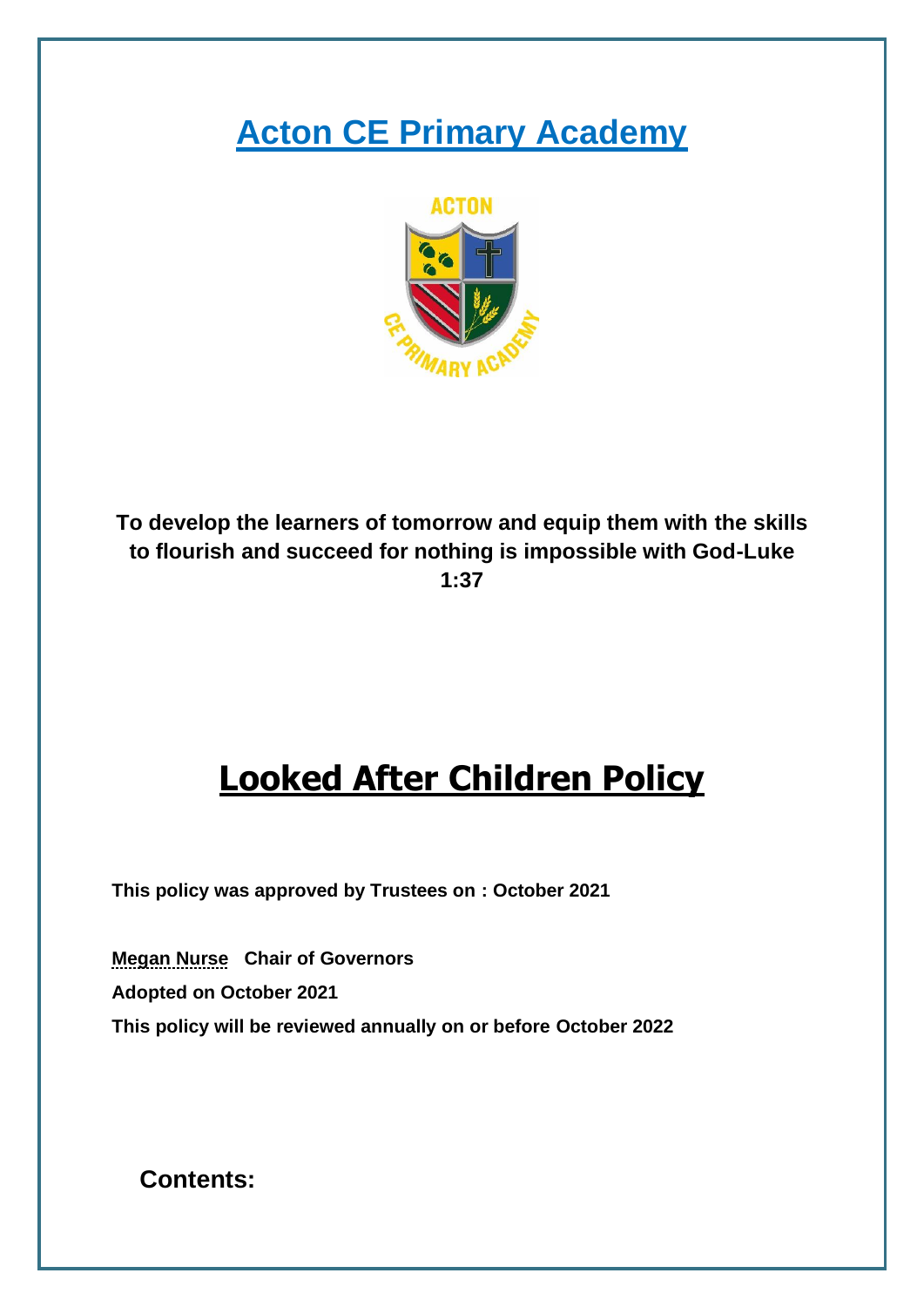#### [Statement of intent](#page-2-0)

- 1. [Legal framework](#page-3-0)
- 2. [Definitions](#page-3-1)
- 3. [Roles and responsibilities](#page-4-0)
- 4. [Personal education plan \(PEP\)](#page-7-0)
- 5. [Working with agencies and the VSH](#page-8-0)
- 6. [Training](#page-9-0)
- 7. [Pupil mental health](#page-9-1)
- 8. [Exclusions](#page-9-2)
- 9. [Pupils with SEND](#page-10-0)
- 10. [Monitoring and review](#page-10-1)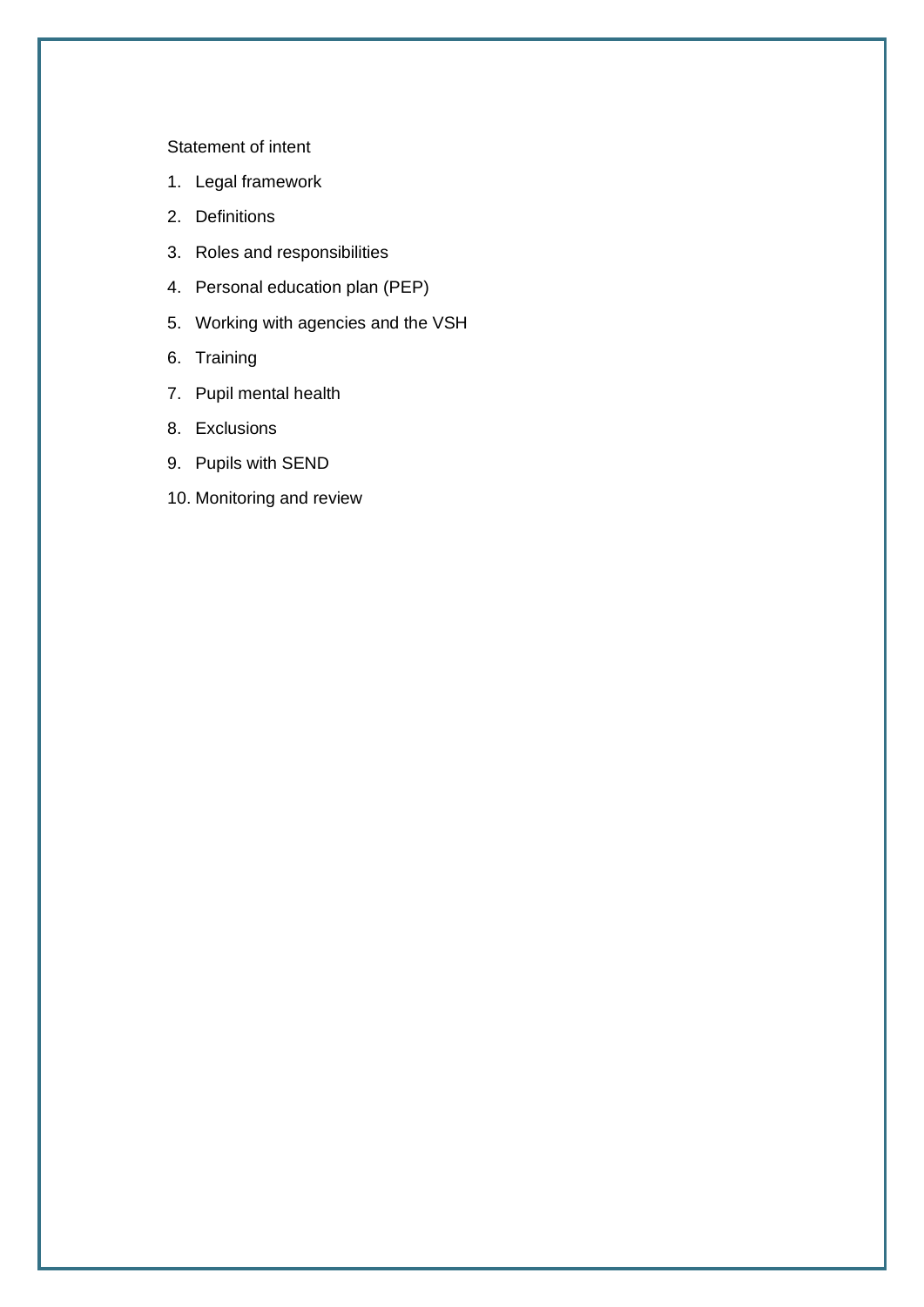# <span id="page-2-0"></span>**Statement of intent**

Educational achievement and subsequent life chances for Looked After Children ("LAC") and previously-LAC are of real concern. Pupils who are looked after require special treatment and additional attention in order to improve their situation.

Acton endeavours to provide positive experiences and offer stability, safety, and individual care and attention for all our pupils. With this in mind, we aim to:

- Encourage pupils to reach their potential and to make good progress in relation to their professional, social and emotional development.
- Ensure that pupils enjoy high quality teaching and a curriculum which meets their needs and the requirements of legislation.
- Plan support for LAC realistically and use the school resources efficiently to ensure the school meets their needs.
- Promote a positive culture in all aspects of school life.
- Help pupils develop their cultural, moral and social understanding.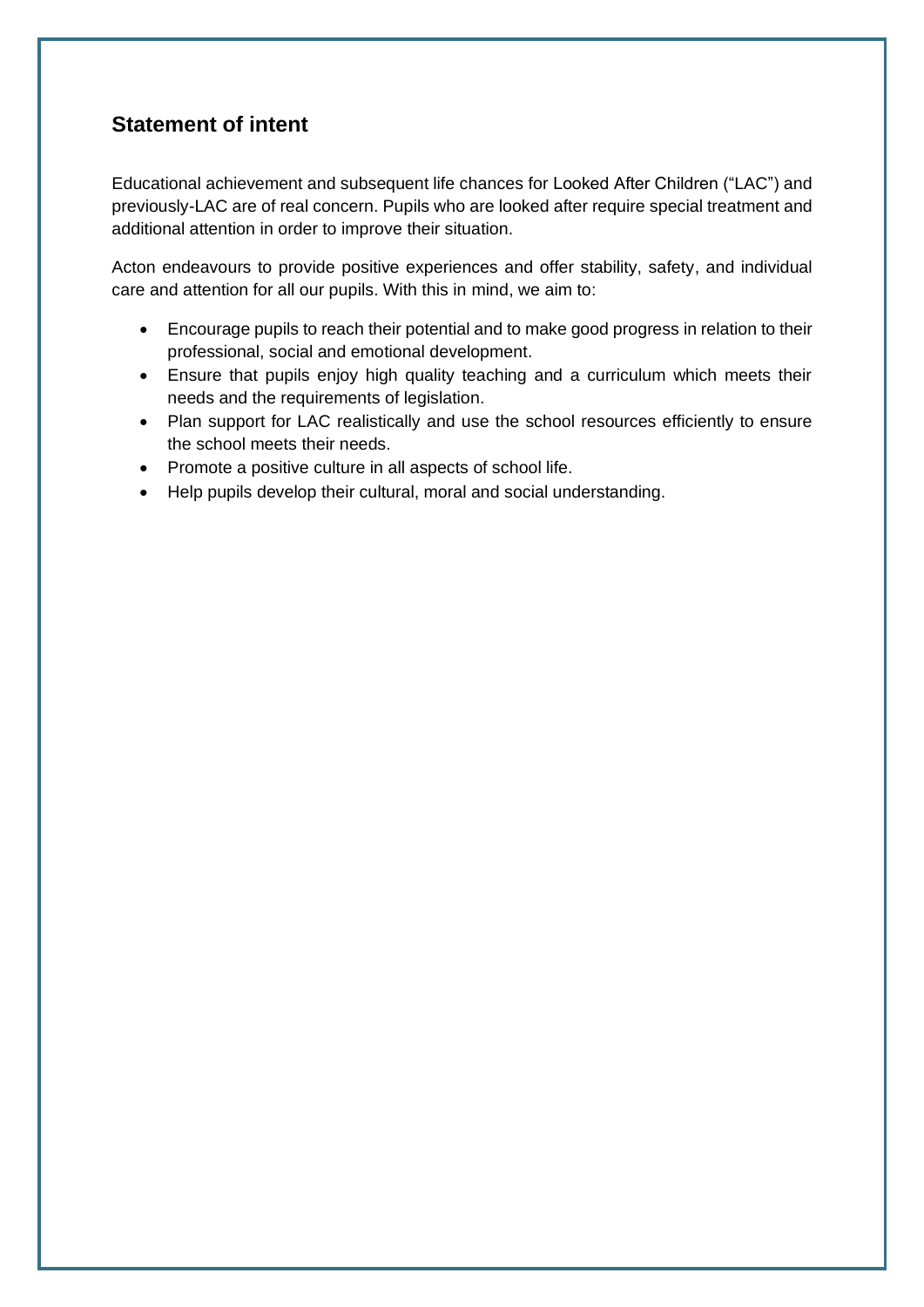## <span id="page-3-0"></span>**1. Legal framework**

- 1.1. This policy has due regard to legislation and statutory guidance, including, but not limited to, the following:
	- Children Act 1989
	- The Care Planning, Placement and Case Review (England) Regulations 2010
	- Children (Leaving Care) Act 2000
	- Children and Young Persons Act 2008
	- Children and Families Act 2014
	- Children and Social Work Act 2017
	- DfE (2018) 'Promoting the education of looked-after children and previously looked-after children'
	- DfE (2018) 'The designated teacher for looked-after and previously looked-after children'
	- DfE (2017) 'Exclusions from maintained schools, academies and pupil referral units in England'
	- DfE (2019) 'Keeping children safe in education'
	- DfE (2018) 'Working Together to Safeguard Children'
- 1.2. This policy operates in conjunction with the following school policies and documents:
	- Admissions Policy
	- Behaviour Discipline Policy
	- Home School Agreement
	- Equal Information and Objectives Policy
	- Child Protection and Safeguarding Policy
	- SEND Policy

#### <span id="page-3-1"></span>**2. Definitions**

- 2.1. **"Looked after children (LAC)"** are defined as:
	- Children or young people who are the subject of a Care Order or Interim Care Order under the Children Act 1989.
	- Children who are placed in foster care, children's residential homes, with relatives or friends, in semi-independent or supported independent accommodation.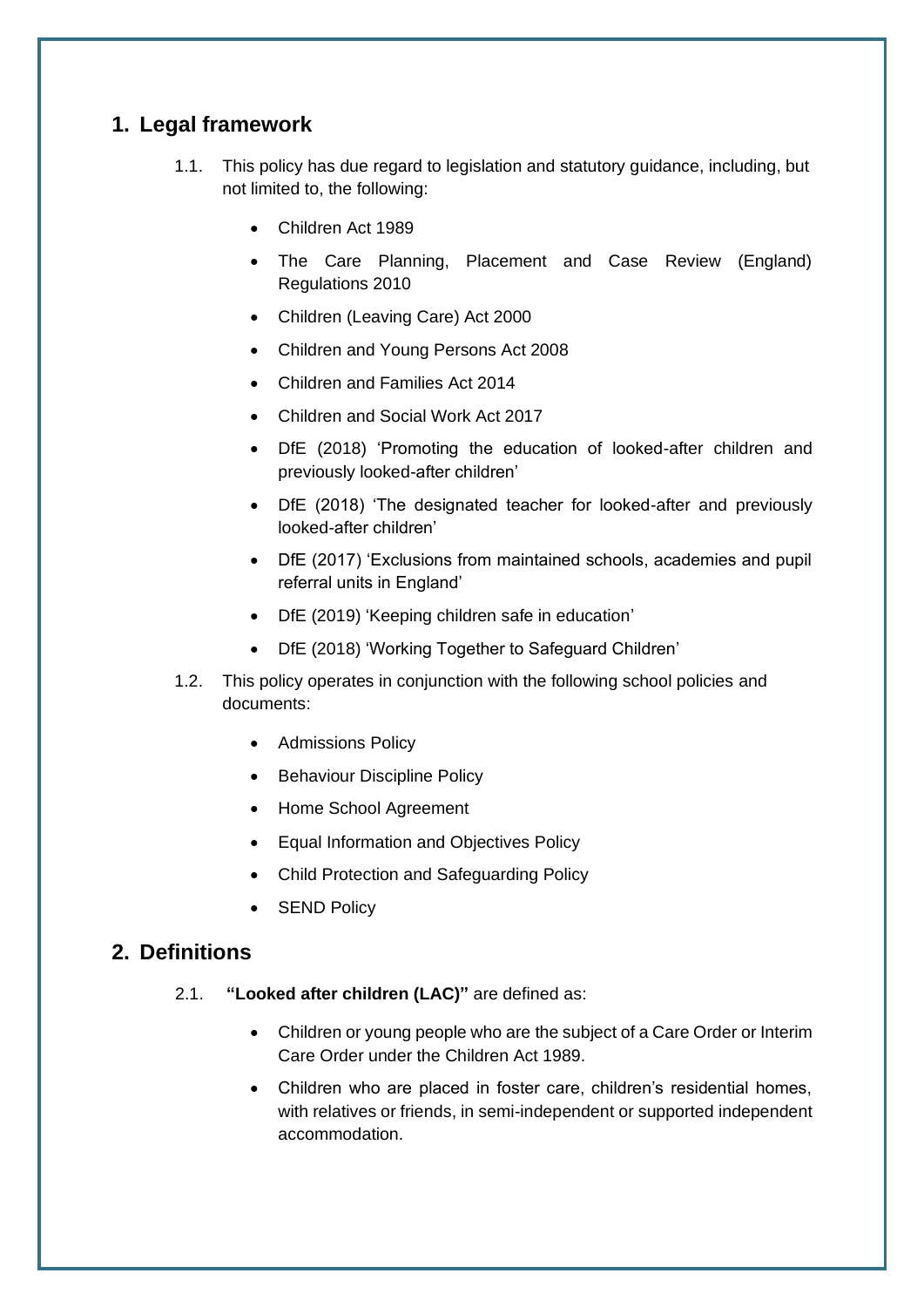- Children subject to a Care or Interim Care Order whilst placed with a parent, where the LA has parental responsibility.
- Children who are not subject to an order, but are accommodated by the LA under an agreement with their parents.
- 2.2. **"Previously-LAC"** are defined as:
	- Children who are no longer looked after by an LA in England and Wales because they have either been adopted or are the subject of an adoption, special guardianship or child arrangements order.
	- Children who were adopted outside England and Wales from 'state care' (care that is provided by a public authority, religious organisation, or other organisation whose main purpose is to benefit society).

## <span id="page-4-0"></span>**3. Roles and responsibilities**

- 3.1. The Governing Body is responsible for:
	- Ensuring the school has a coherent policy for LAC and previously-LAC.
	- Reviewing the school's policies and procedures in conjunction with legislation and statutory guidance.
	- Ensuring the designated teacher for LAC and previously-LAC has received the appropriate training.
	- Ensuring that appropriate staff have the information they need in relation to each looked after child's:
		- Legal status (i.e. whether they are looked after under voluntary arrangements with consent of parents or on an interim or full care order) and contact arrangements with birth parents or those with parental responsibility.
		- Care arrangements and the levels of authority delegated to the carer by the LA.
	- Ensuring that staff have the skills, knowledge and understanding to keep LAC and previously-LAC safe.
	- Ensuring LAC and previously-LAC have equal access to all areas of the curriculum and that reasonable adjustments are made, if necessary.
	- Reviewing the annual report produced by the designated teacher to evaluate the progress of LAC in the Trust's individual academies.
	- Ensuring they receive feedback from the Headteacher regarding the effectiveness of the policy on an annual basis.
- 3.2. The virtual school head (VSH) is responsible for:
	- Monitoring the attendance and educational progress of the children their authority looks after; this includes children who have left care through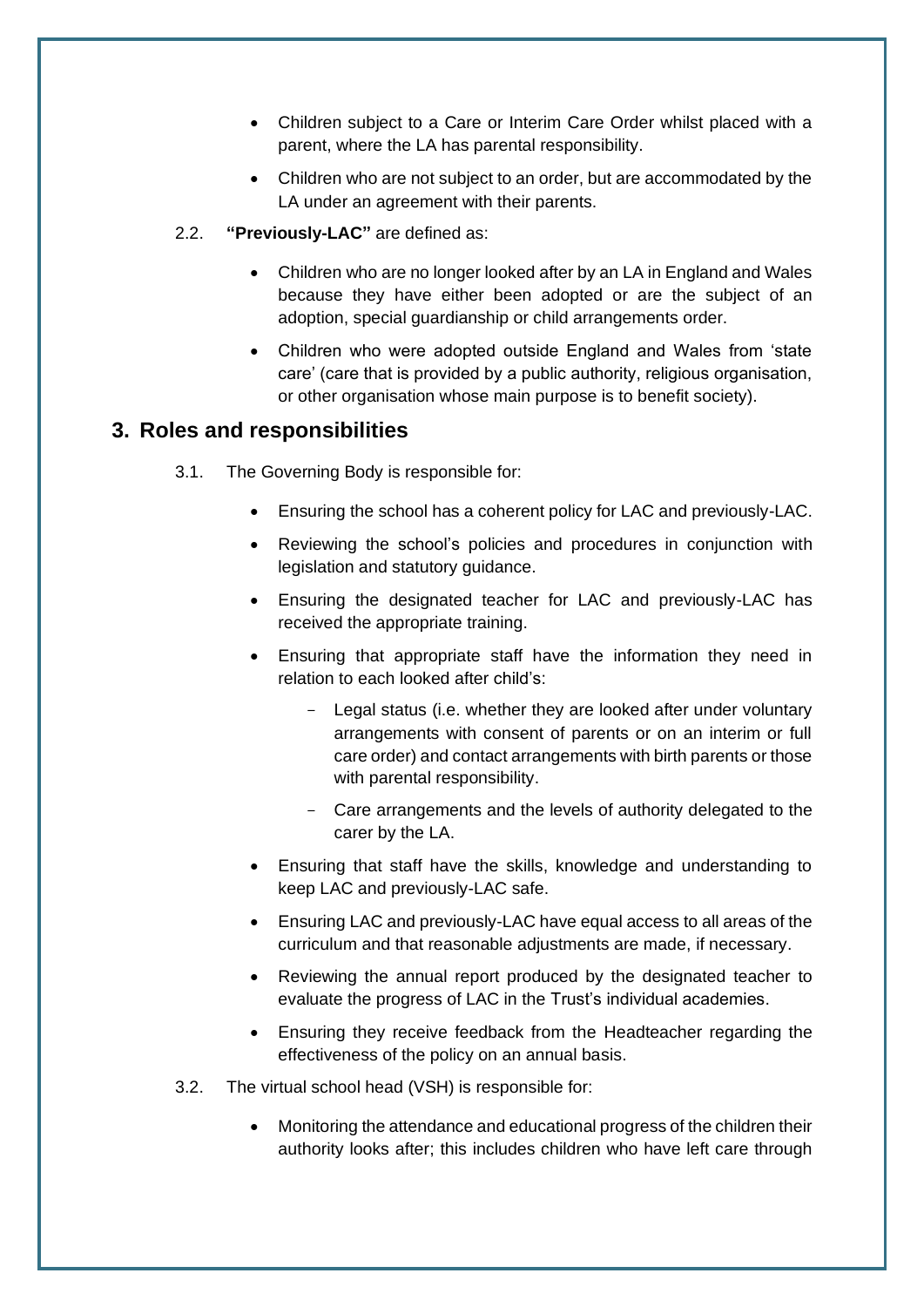adoption, special guardianship or child arrangement orders, or who were adopted from state care outside of England and Wales.

- Ensuring that arrangements are in place to improve the education and outcomes of the authority's LAC, including those placed out-ofauthority.
- Building relationships with health, education and social care partners, as well as other partners, so they and the designated teachers understand the support available to LAC and previously-LAC.
- Working with the school academy to ensure all LAC in attendance are fully supported in reaching their full potential.
- Acting as the educational advocate for LAC.
- Acting as a source of advice and information to help parents of previously-LAC as effectively as possible.
- Managing the school's allocation of pupil premium plus (PP+) for LAC.
- Ensuring there are effective systems in place to:
	- Maintain an up-to-date roll of the LAC who are in school settings, and gather information about their educational placement, attendance and progress.
	- Inform the headteacher and designated teacher if they have a pupil on roll who is looked after by the LA.
	- Ensure social workers, schools, designated teachers, careers and independent reviewing officers understand their role and responsibilities regarding a pupil's PEP.
	- Ensure that up-to-date and effective PEPs that focus on educational outcomes are maintained for all LAC.
	- Avoid delays in providing suitable educational provision.
	- Ensure the education achievement of LAC is seen as a priority by everyone who has responsibilities for promoting their welfare.
	- Report regularly on the attainment, progress and school attendance of LAC through the authority's corporate parenting structures.
- 3.3. The Headteacher is responsible for:
	- Appointing the designated teacher for LAC and previously-LAC.
	- Allowing the designated teacher the time and facilities to succeed in carrying out their duties.
	- Overseeing this policy and monitoring its implementation, feeding back to the Governing Body annually on the following:
		- The number of LAC and previously-LAC in Acton academy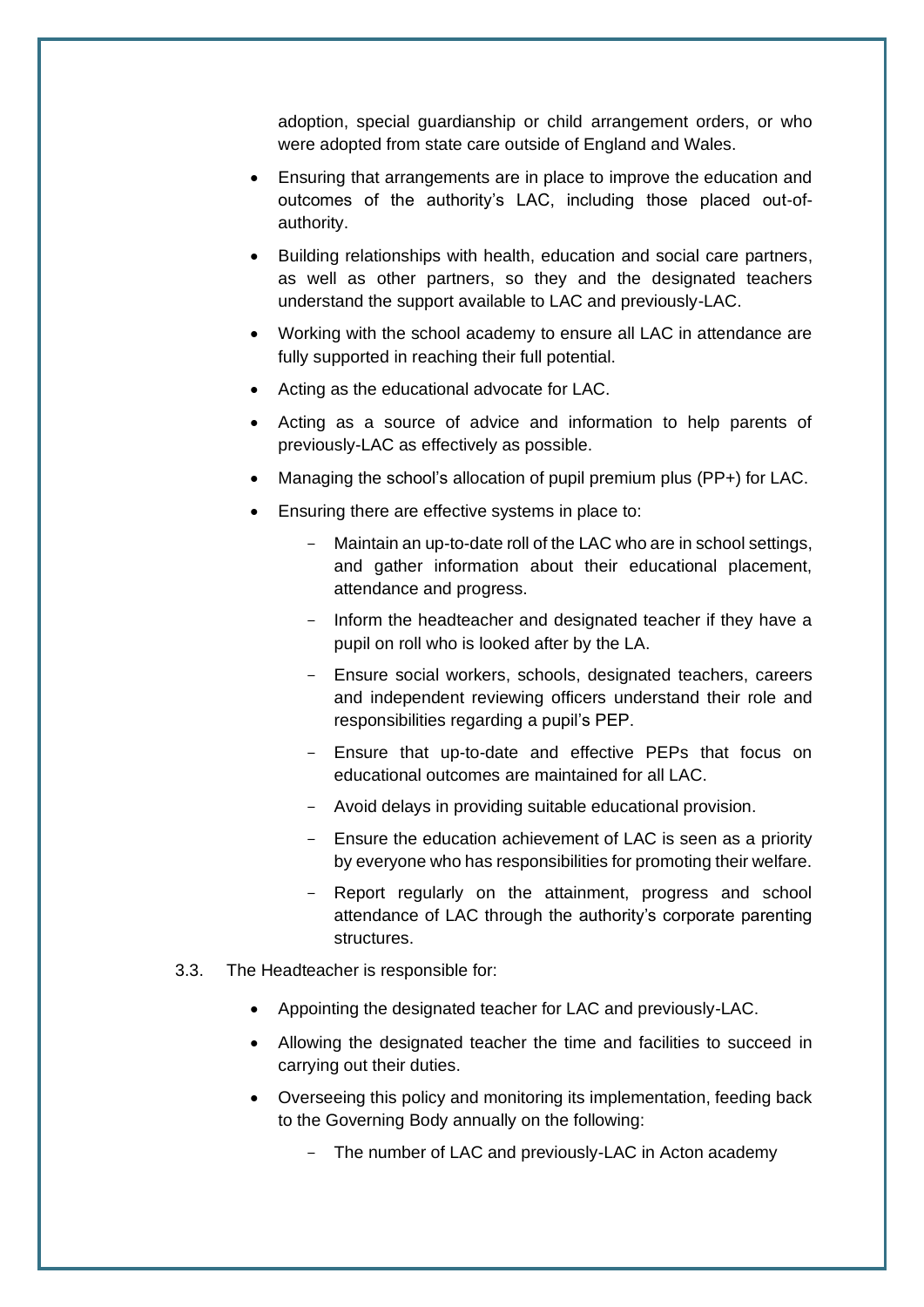- An analysis of assessment scores as a cohort, compared to other pupil groups
- The attendance of LAC and previously-LAC, compared to other pupil groups
- The level of fixed term and permanent exclusions, compared to other pupil groups
- Ensuring all members of staff are aware that supporting LAC is a key priority.
- Ensuring PP+ for previously-LAC is managed effectively.
- Promoting the advantages of actively challenging negative stereotypes of LAC.
- 3.4. The designated teacher for LAC and previously-LAC is responsible for:
	- Building relationships with health, education and social care partners and other partners so that they and the VSH understand the support available to LAC and previously-LAC.
	- Promoting the educational achievement of LAC and previously-LAC at the school; this includes those that left care through adoption, special guardianship or child arrangement orders or were adopted from state care outside England and Wales.
	- Acting as the main contact for social services and the DfE.
	- Promoting a culture of high expectations and aspirations.
	- Ensuring LAC are involved in setting their own targets.
	- Advising staff on teaching strategies for LAC.
	- Ensuring that LAC are prioritised for one-to-one tuition and support.
	- Leading on how the child's PEP is developed and used in school to ensure the child's progress towards targets is monitored.
	- Liaising with the SENCO to ensure all pupil needs are met.
	- Working with the child's VSH and social worker to develop and implement their PEP.
	- Working with the VSH to discuss how funding can be used to support the child's progress and meet the needs identified in their PEP.
	- Working with the Headteacher to submit an annual report to the governing board, which details the progress of all LAC and previously-LAC.
- 3.5. The DSL is responsible for:
	- Keeping up-to-date records of LAC's respective social worker and VSH.
	- Where a child ceases to be looked after and becomes a care leaver, keeping up-to-date contact details of their LA personal advisor and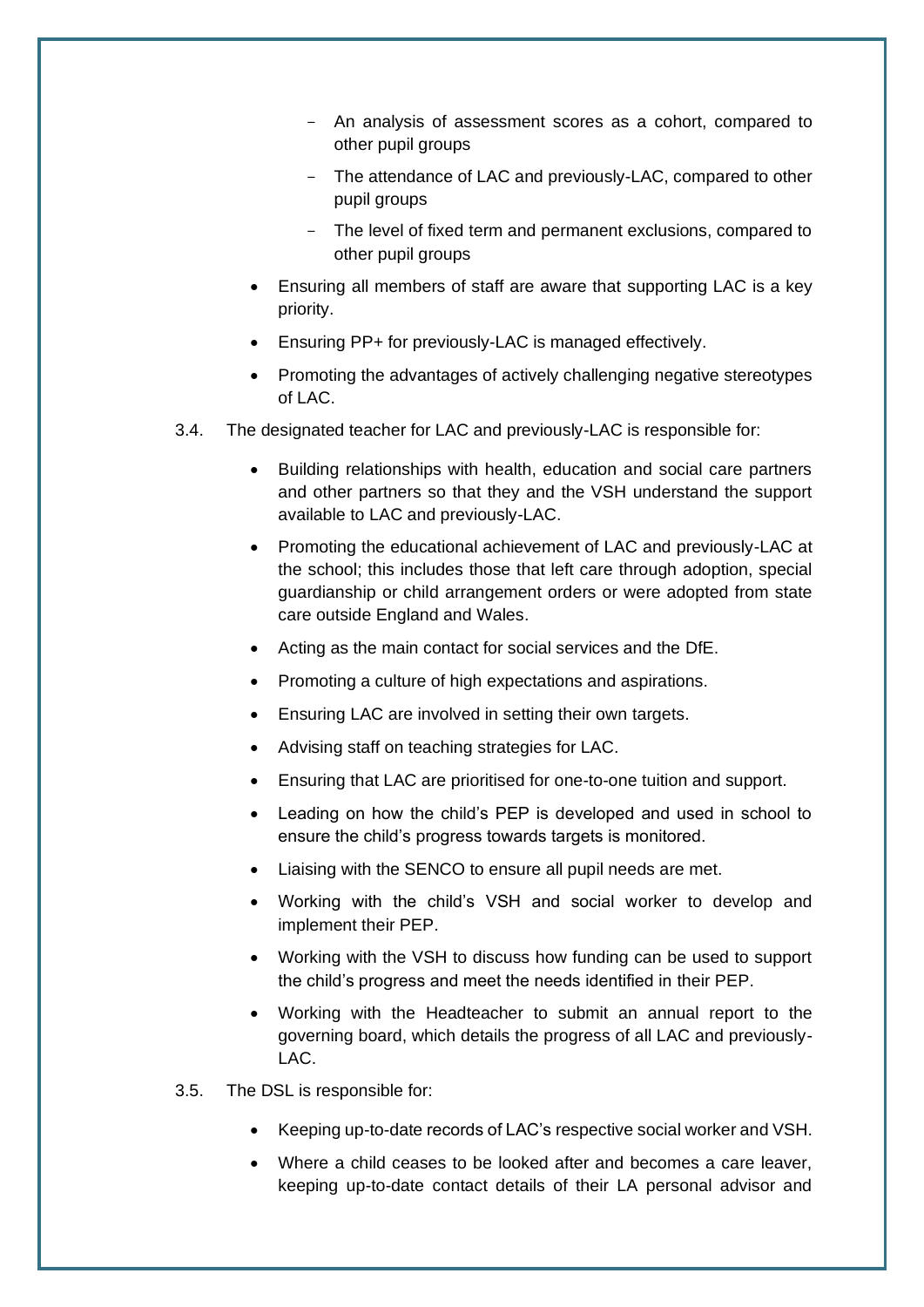liaising with the advisor as necessary regarding any issues of concern affecting the care leaver.

- 3.6. The SENCO is responsible for:
	- Ensuring they are involved in reviewing PEP and care plans for LAC and previously-LAC.
	- Liaising with the class teacher, designated teacher, specialists and parents when considering interventions to support the progress of previously-LAC.
- 3.7. Staff are responsible for:
	- Being aware of LAC and previously-LAC and providing them with support and encouragement.
	- Preserving confidentiality, where appropriate, and showing sensitivity and understanding.
	- Being vigilant for any signs of bullying towards LAC and previously-LAC.
	- Promoting the self-esteem of LAC and previously-LAC.

#### <span id="page-7-0"></span>**4. Personal education plan (PEP)**

- 4.1. All LAC must have a care plan; PEPs are an integral part of this care plan.
- 4.2. The PEP is an evolving record of what needs to happen for a pupil to enable them to make the expected progress and fulfil their potential.
- 4.3. The PEP will reflect the importance of a personalised approach to learning which meets the identified educational needs of the child.
- 4.4. The individual school academy with other professionals and the child's carers will use the PEP to support the child's educational needs, raise the child's aspirations and improve their life chances.
- 4.5. All relevant bodies, such as the LA, the designated teacher and carers, will involve the child in the PEP process at all stages.
- 4.6. The PEP will address the pupil's full range of education and development needs, including:
	- Access to nursery provision that is appropriate to the child's age.
	- On-going catch-up support, which will be made available for children who have fallen behind with work.
	- Suitable education provided by the LA, where the child is not in school because of suspension or exclusion.
	- Transitional support where needed, such as if a child is moving to a new school.
	- School attendance and behaviour support, where appropriate.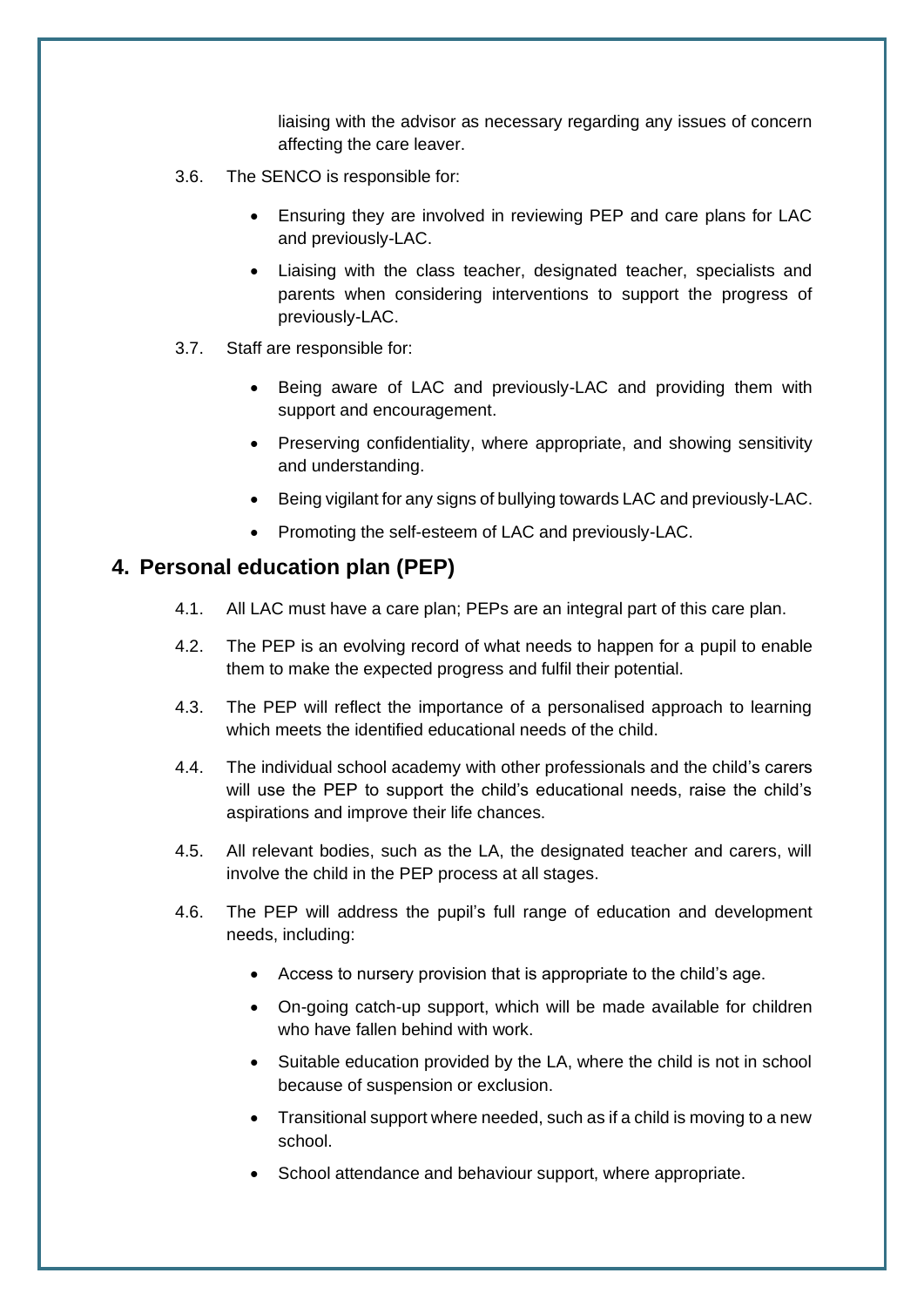- Support to help the child meet their aspirations, which includes:
	- Support to achieve expected levels of progress for the relevant national key stage and to complete an appropriate range of approved qualifications.
	- Careers advice, guidance and financial information about FE, training and employment, that focusses on the child's strengths, capabilities and the outcomes they want to achieve.
	- Out-of-school hours learning activities, study support and leisure interests.

#### <span id="page-8-0"></span>**5. Working with agencies and the VSH**

- 5.1. Acton will ensure that copies of all relevant reports are forwarded to the LAC social workers, in addition to carers or residential social workers.
- 5.2. The individual school academy will coordinate their review meetings; for example, hold their annual review of LAC with their statutory care review.
- 5.3. The individual school academy will work with other agencies to exchange information, such as changes in circumstances, exclusions or attendance issues, taking prompt action, where necessary, to safeguard LAC and previously-LAC.
- 5.4. Behaviour management strategies will be agreed between the VSH and the school academy, to ensure challenging behaviour is managed in the most effective way for that individual child.
- 5.5. The designated teacher for LAC and previously-LAC will communicate with the VSH and child's social worker to facilitate the completion of the PEP.
- 5.6. Through the designated teacher, the school academy will work with the VSH, social worker and other relevant agencies to monitor any arrangements in place so that actions and activities recorded in the child's PEP are implemented without delay.
- 5.7. The designated teacher will communicate with the VSH and agree on how PP+ can be used effectively to accommodate the child's educational attainment and progress.
- 5.8. PP+ for previously-LAC will be allocated directly to, and managed by, the school academy.
- 5.9. The school academy will work with the VSH to manage allocation of PP+ for the benefit of our cohort of LAC, or previously-LAC, and according to their needs.
- 5.10. If deemed necessary, the school academy will allocate an amount of funding to an individual to support their needs.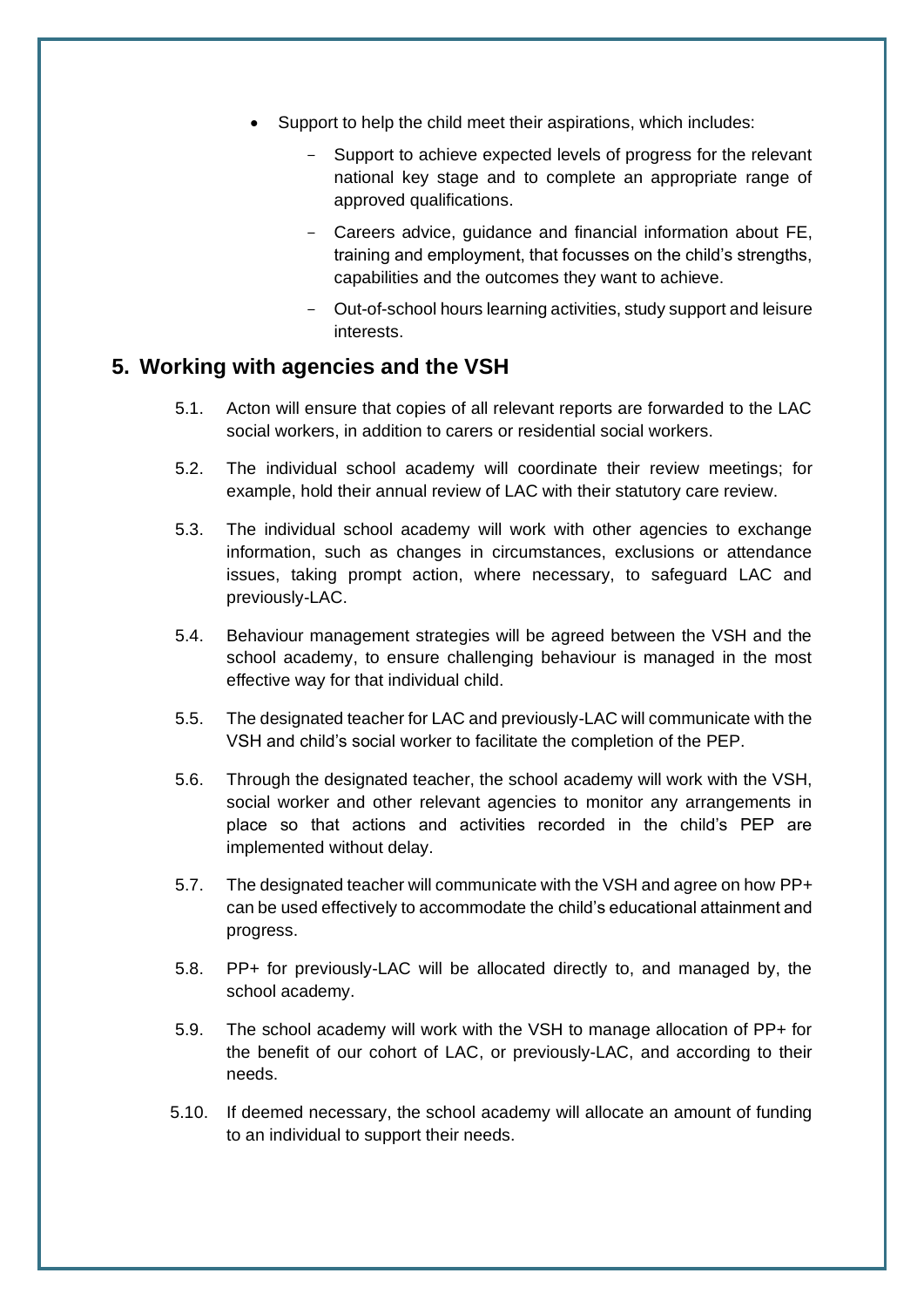- 5.11. The designated teacher will ensure consistent and strong communication with the VSH regarding LAC who are absent without authorisation.
- 5.12. The school will share their expertise on what works in supporting the education of LAC and previously-LAC.

# <span id="page-9-0"></span>**6. Training**

- 6.1. The designated teacher and other school staff involved in the education of LAC and previously-LAC have received the appropriate training, this includes information about the following:
	- School admissions arrangements
	- SEND
	- **Attendance**
	- **Exclusions**
	- Homework
	- Statutory test arrangements
	- Managing and challenging behaviour
	- Promoting positive educational and recreational activities
	- Supporting pupils to be aspirational for their future education, training and employment
	- **Safeguarding**

#### <span id="page-9-1"></span>**7. Pupil mental health**

- 7.1. LAC and previously-LAC are more likely to experience the challenge of social, emotional and mental health issues which can impact their behaviour and education. Designated teachers will have awareness, training and skills regarding a child's needs and how to support them in relation to behaviour management and mental health.
- 7.2. The designated teacher will work with the VSH to ensure the school academy is able to identify signs of potential mental health issues, understand the impact issues can have on LAC and previously-LAC, and knows how to access further assessment and support, where necessary.
- 7.3. A strengths and difficulties questionnaire (SDQ), or Boxall Profile, will be used on a termly basis to help social workers and other relevant professionals to form a view about LAC and previously-LAC's current emotional wellbeing. Teachers will complete their element of the questionnaire to assist social workers in their assessment.

### <span id="page-9-2"></span>**8. Exclusions**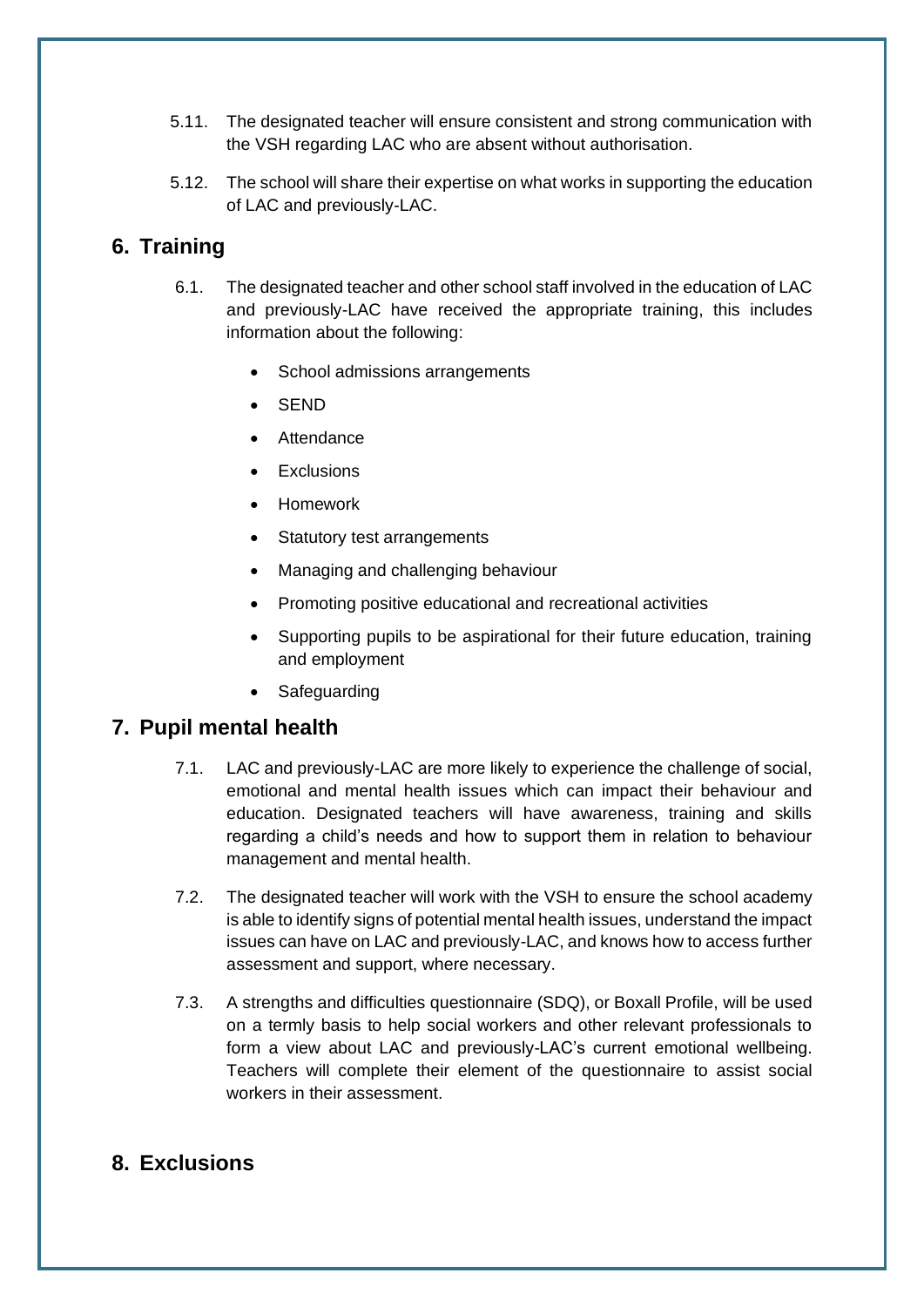- 8.1. Past experiences of LAC and previously-LAC will be considered when designing and implementing the Trust's Behaviour Discipline Policy.
- 8.2. The Trust will have regard to the DfE's statutory guidance 'Exclusions from maintained schools, academies and pupil referral units in England' and, as far as possible, avoid excluding any LAC.
- 8.3. Where the school academy has concerns about a child's behaviour, the VSH will be informed at the earliest opportunity.
- 8.4. Exclusion will only be used as a last resort, after the school academy and VSH have considered what additional support can be provided to prevent exclusion, and any additional arrangements to support the pupil's education in the event of exclusion.
- 8.5. The school academy will inform parents that they can seek the advice of the VSH on strategies to support their child to avoid exclusion.

## <span id="page-10-0"></span>**9. Pupils with SEND**

- 9.1. Support for LAC with SEND, who do not need an EHC plan, will be covered as part of the child's PEP and care plan reviews.
- 9.2. The SENCO, class teacher, designated teacher and specialists will involve parents when considering interventions to support their child's progress.
- 9.3. If appropriate, the VSH will be invited to comment on proposed SEND provision for previously-LAC.

### **10. Information sharing**

- 10.1. Appropriate and specific arrangements for sharing reliable data are in place to ensure that the education needs of LAC and previously-LAC are understood and met.
- 10.2. The arrangements set out include:
	- Who has access to information on LAC and previously LAC and how data will remain secure.
	- How pupils and parents are informed of, and allowed to challenge, information that is kept about them.
	- How carers contribute to and receive information.
	- Mechanisms for sharing information between the school and relevant LA departments.
	- How relevant information about individual pupils is passed between authorities, departments and the school when pupils move.

## <span id="page-10-1"></span>**11. Monitoring and review**